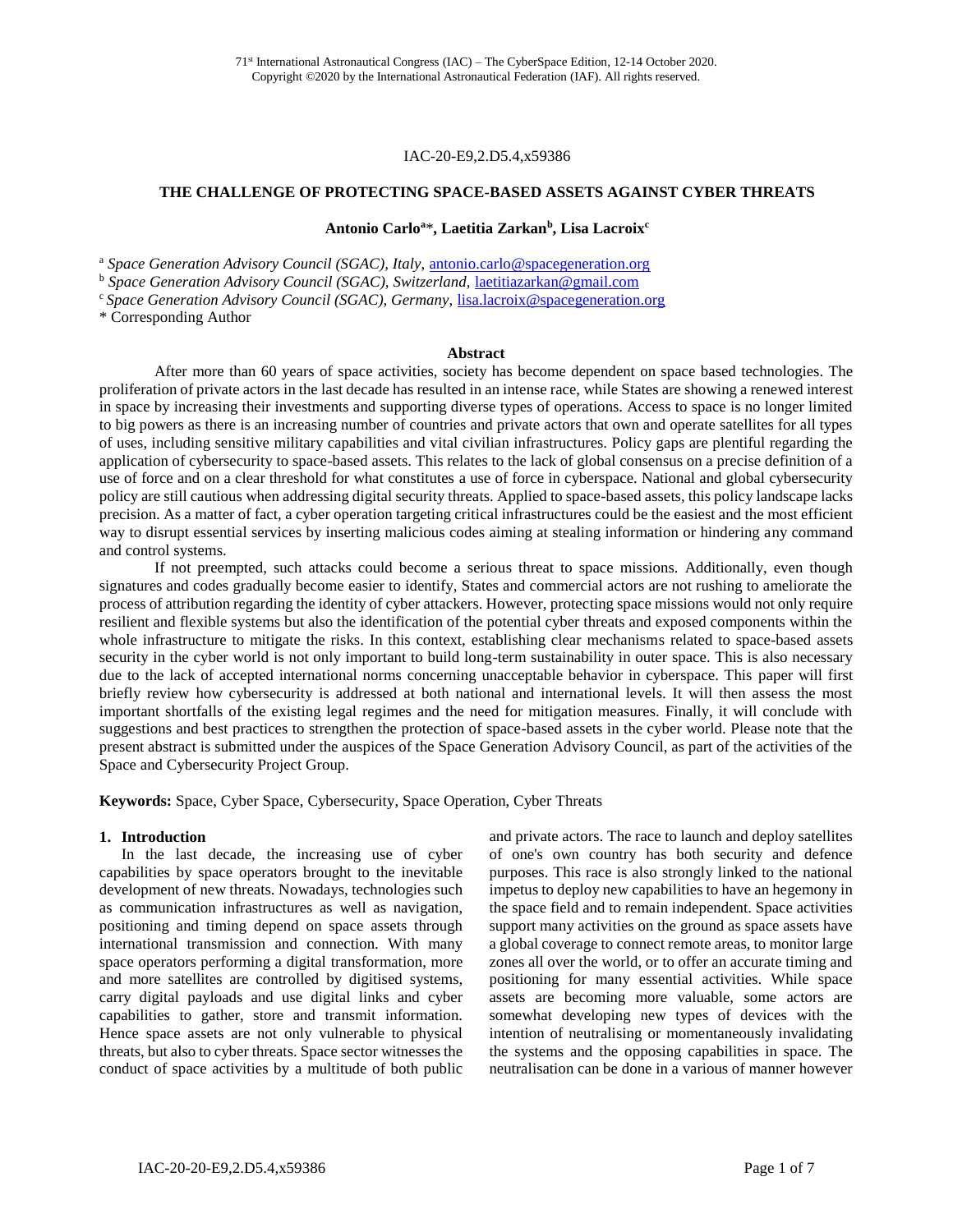the new technologies allow the use of the cyber world to inflict a decisive hit to the space sector. Satellites can be attacked directly when the space asset is targeted and indirectly when the supporting assets like ground bases are under an attack. In the event of such a malicious operation, cyber and space issues are, in most cases, addressed by national laws and policies. However, both cyber and space normative systems are contained in general public law, as well as in customary international law and non-binding legal principles. In this context and because of the evolution of cyber and space activities, developing laws and policies that would fit the challenges of covering all the issues stemming from these activities is a vain wish. Hence a developmental interpretation of general principles may apply to disputes relating to space operations using cyber capabilities. This paper will identify the vulnerabilities of space assets connected to the cyber world through digital links and onboard equipment. After a brief review of the threats targeting the surface of attack, the paper will describe the role and status of the different actors of cyber operations that may have an impact on space activities, both as the victim or as the attacker. Finally, the paper will address the questions regarding States' jurisdiction and sovereignty. It will also provide an overview of the legal rules applicable to space and cyber domains and will try to find a common agreement on what the thresholds of malicious activities should be.

# **2. Space Operation**

All activities intended to be or carried out in outer space are considered space operations. To this end, operations carried on earth with the intention to reach outer space such as a launch, from a planning, training and mission control point of view, is considered a space operation even in the unlikely event of a failed launch. This definition helps identify from a legal and a technical point how to deal with specific events [1].

#### *2.1 The three Segments*

Every artificial satellite needs three fundamental operational components: Space Segment, Ground Segment and User. These components are interlinked as parts of a larger space ecosystem. Altogether, they form the surface of attack as they cooperate and coexist with each other.

# *2.1.1 Ground segments*

Ground segments are composed of all the ground based elements of the system such as transmit and receive each station. Primary elements are ground station, operation centre, launch facilities and integration test facilities. All of these facilities need highly qualified personnel that provide and maintain the segment running. The ground segments

are decentralised and placed around the globe for technical purposes. The ground segment infrastructure needs to be always in contact with the other two operational components otherwise this could result in a misinterpretation of commands and lead to catastrophic events.

The telecommunication infrastructure needs to be resilient and/or always operational. For this reason, there are numerous components worldwide in order to prevent blind spots in communication. These can be from different agencies or organisations. The European Space Agency (ESA) is using its telecommunication centre in the United Kingdom, national centres such as the Italian centre in Malindi (Base Broglio) and the French launching site in the French Guiana.

Nowadays cyber events are increasing in number and kind. For instance these events can be Distributed denial of service (DDoS), Ransomware, SQL Injection or Bruteforce. The ground segment are easy targets due to the large number of personnel working in them and the vulnerability of infrastructures and equipment. This vulnerability is likely to spread to other segments. Therefore, these segments are critical for a strong defence because in case of a breakthrough the security can prevent any kind of threats to reach the space segments. Constant monitoring, mitigation measures, and training of the personnel are essential to prevent and contrast possible cyber and physical events.

# *2.1.2 User Segment*

The user Segment consists of the customer terminals that lead the operation and give command to the control centre and receive the elaborated data that are going to be shared.

In the early years of the space era, the predominant users were the governments driven by military entities, later the market-gap allowed the access of private companies with ingent investments in the field.

# *2.1.3 Space Segment*

The Space Segment includes the satellite and the ground facilities such as telemetry and command.

The space segments are all the infrastructure that are in or are intended to be launched in space. Through time these segments had some evolution in the arrangements and configuration in order to serve different purposes such as the launcher, rover, modules for the construction of Space labs and satellites.

Initially space segments consisted of a unique/single satellite, such as the Envisat, however with time and the advancing of technology these satellites often decreased in size and increased in number to arrive in our days with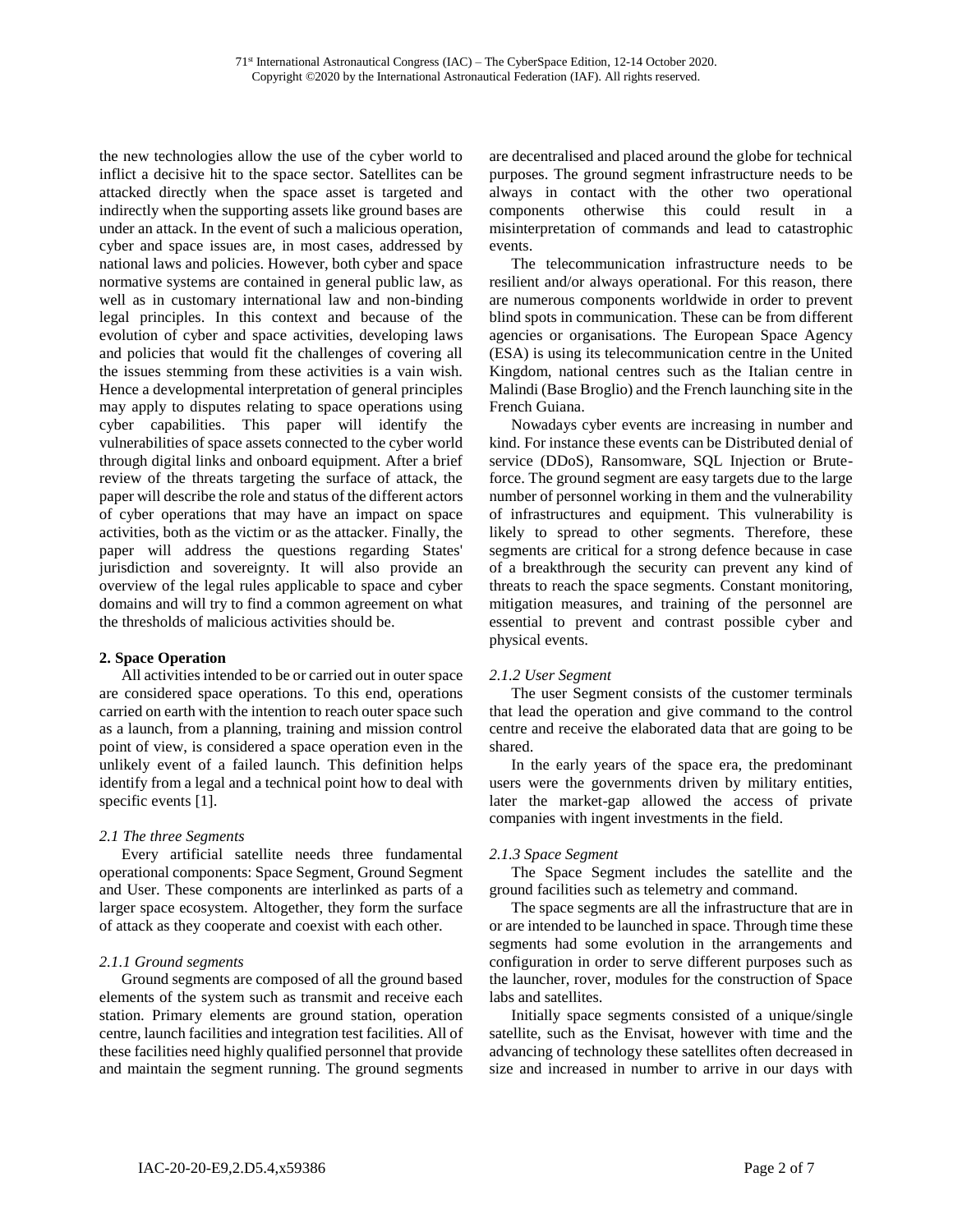entire constellations or mega constellations of private companies such as startlink of SpaceX.

Satellites can be of many different natures and purposes such as: earth-observation satellites, geolocation/navigation satellites; communications satellite; space exploration [2].

- a) Earth-observation satellites: Consist of satellites that provides information services based on Earth Observation data. These information are used both by military and civilian purposes such as the Copernicus programme of the European Commission in collaboration with ESA [3].
- b) Geo-location/navigation satellites: These satellites provided by space-based assets are essential for the prosecution of everyday life since they are used for precision targeting; tracking; provision of precise timing which is also vital for the function of economical and banking networks. Europe developed his own system such as the Galileo Programme. The need to address cyber-related challenges to these strategic space assets is critical as essential services are dependent on having strong security measures.
- c) Communications satellite (SATCOM): Telecommunications satellite is one of the most widespread functions of satellites, either civilian or military. Earth stations transmit information to other earth stations or to a user by using relay satellites. A satellite can carry the information all over the world thanks to its wide range of transmission. SATCOM provides support to C2 through its multiple applications, such as the establishment of communications in regions with minimal or even nonexistent infrastructure; transmission of intelligence; relay of messages and control of UVs [4].
- d) Space exploration in outer space or on celestial bodies. With the development of new activities planned to be carried out on celestial bodies, a new trend is emerging. More and more automatic or autonomous systems are being built to operate without or with limited human interaction. The emergence of space mining may boost the space economy and subsequently, the systems may become ideal targets to disrupt another State's or company's activity.

Since everyday life and daily operations carried out in the air, on the sea or on the ground rely totally on space segments, these have become extremely sensible and fundamental. In this sense the loss of command and control of one or many of these segments/capabilities may lead to a failure of the integrity that can heavily impact the ground segments. These impacts may lead to great issues due to

the fact that space assets are widely used in a multitudes of sectors such as finance, communication and navigation.

This led to the rise of new actors targeting this segment for economical, political or military purposes which will be analysed in the following chapter.

With the increasing numbers of artificial satellites launched in the different orbits and the new constellations, the number of entry points through which attackers may gain entry into the surface of attack and disrupt space infrastructure is more and more vulnerable to cyber operations.

# *2.2 Threats*

The increase and wide spread of space activities lead the main space players to be targeted by new threats. These menace are carried by international and national actors with different means and objectives. To contrast and protect the targeted space operation, nations have been developing new countermeasures against hostile attacks. These menaces are carried by different entities such as Nation States, cybercriminals and cyber terrorists.

Space segments serve different purposes and therefore are targeted in different ways one to the other. Possible threats can be divided in two categories, hard-kill and softkill [5].

- a) Hard-kill is based on the use of a projectile or other methods in order to achieve the kinetic destruction of the target. Due to the predictability of satellite orbits and their restricted maneuverability, satellites are particularly susceptible to such attacks.
- b) Soft-kill relies on interfering with the satellite's sensors (via jamming, spoofing or blinding through the use of powerful lasers), or with the satellite's software (via cyberattack). These attacks can render a satellite defunct without destroying it. A tangible example can be the Intelligence, Surveillance and Reconnaissance (ISR). Space-based assets equipped with sophisticated sensors provide a host of services, such as intelligence gathering, including Signal Intelligence (SIGINT); target information and damage assessment; warning of attacks and situational awareness.

Satellites used for critical operations are under constant attacks with the objective to take control over these infrastructure. A strong security and defence in the matter of cyber and physical is not just important but essential for the running of the Space Operations.

# **3. Actors liability and compensation**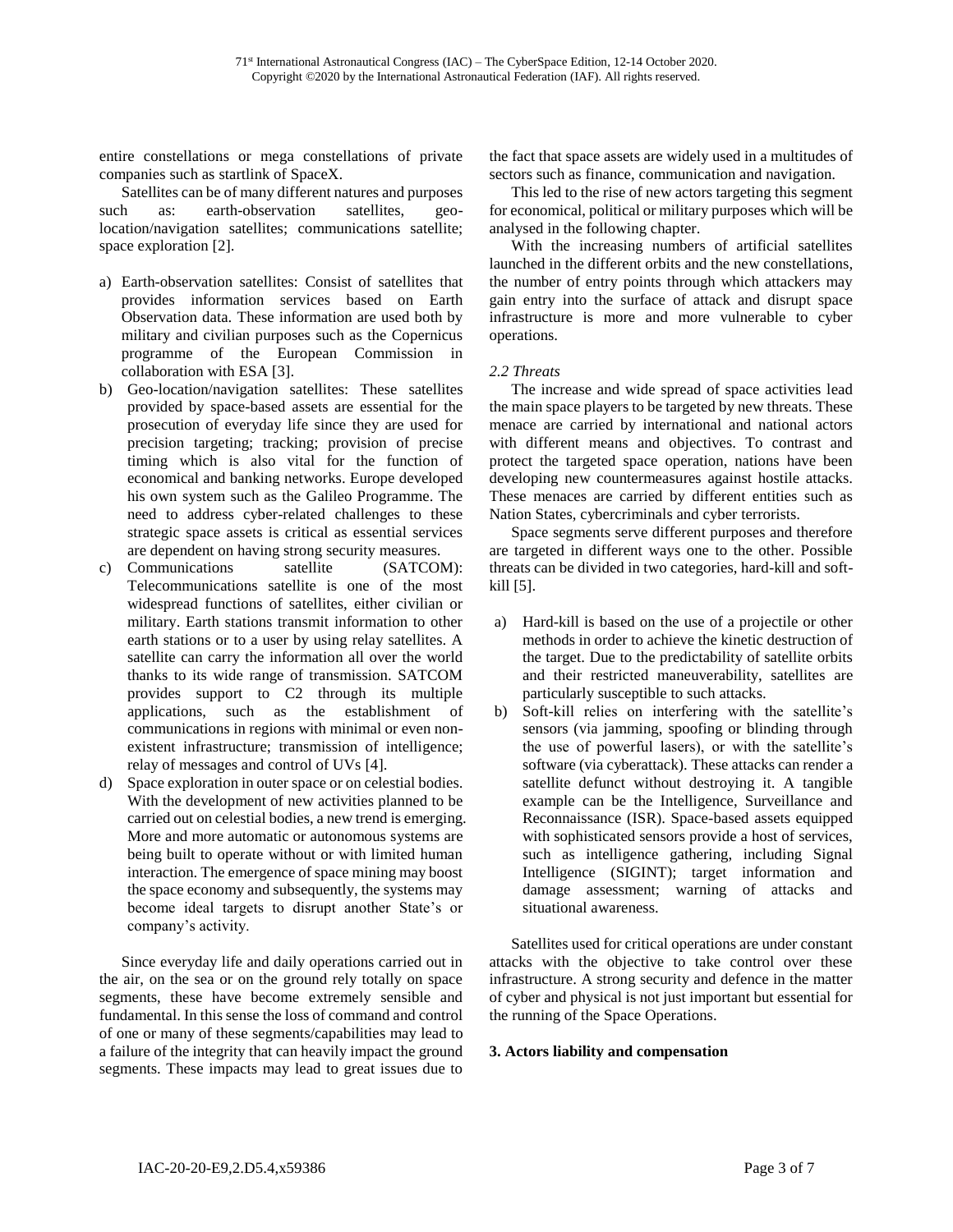Questioning liability and compensation in the case of a cyber event requires defining actors involved and their legal status. Admitting a simplified configuration, actors can be summarised in the following four categories [6]: Nation State Actor, Private Economic Actor, Hacktivists/Natural Persons and International Entities. Each of which may be in one of the following positions: instigator of an attack, responsible for the attack, victim of the attack or collateral victim of the attack.

#### *3.1 Nation State Actor*

The presence of a state actor represents, *a priori*, the most expected situation in the context of a cyber-attack. The state, as a strategic military force, is at the same time the actor that seems most likely to suffer an attack from another state, individual or organization, or to be the instigator. In the context of cybersecurity, the role and responsibility of the state must be seen in a much broader way. Firstly, because this type of attack can easily be commissioned to a private entity to "cover" the traces, but also because damage to a state's strategic infrastructure could be caused by a single individual who could cause damage to one or more states and/or their companies [7]. In the first scenario the proof of a state responsibility is still difficult to raise as the international law has not yet been ruled as it is well summarized in Scott J. Shackelford's article: "State responsibility for cyber-attacks: competing standards for a growing problem" [8]. According to the international law, to be responsible for an attack it should be proven that a state was in "control" of it. However, this notion is always subject to controversy. The International Court of Justice (ICJ) has, indeed, interpreted it as a "complete dependence" [9] of a non-state actor towards the state ordering the attack or what is legally called the "overall control". This means that there should be no doubt of a State sponsoring the attack (that it involves in planning and coordination of the attack). However, directing operations or instructions are not required to engage the State responsibility. On the contrary, in 2007 the International Criminal Tribunal for the former Yugoslavia (ICTY) established that an "effective control" [10] was enough in the State responsibility for an attack. Beyond the law controversy, these two interpretations show that states are responsables, in international public Law for sponsoring any actors in an attack but the degree of their interference can lead to different legal responses that will be developed in the following chapter. In addition, the question of the "responsibility to protect" [11] a State should be raised in case of damages to private economic actors and/or civil society as well as the statute recognition of the State as a victim of the attack. An attack on a private satellite could cause damage either on its own facilities or

its economic development. Collateral victims of a conflict between two states-actors could also occur for example if a debris hit a commercial satellite or if a third state actor would see its capacities limited (e.g. loss of geo-spatial imageries). Therefore, the implication of Nation States seems inevitable and should be addressed either in the law applicable in case of a state conducting or being victim of the attack but also on its responsibility regarding its companies, the behaviour of its own citizens and its necessity to build infrastructure and policy capable of protecting those actors.

# *3.2 Private Economic Actor*

Cyber-attacks are currently difficult to quantify as companies fear the economic impact of disclosing these information. Therefore it is highly likely that the same phenomenon of information disclosure can take place in the space domain with consequences such as reputational damage and/or negative market effects negative market effects. According to Thomson Reuteurs, [12] the current state of the Cybersecurity liability of private companies is imposed generally if the following conditions exist:

- a) *"*An entity failed to implement safeguards required by statute or reasonable security measures,
- b) An entity failed to remedy or mitigate the damage once the breach occurred,
- c) Failure to timely notify the affected individuals under a state's data breach notification statute, may give rise to liability for civil penalties imposed by a state attorney general or other state enforcement agency."

Data's breach responsibility goes normally on the data owner's and not the operator. Reparations should be on pecuniary level in this regard. Nevertheless, depending on the contract the owners can always go to trial, at a civil level, against the operation.

# *3.3 Hacktivist/Natural Persons*

The dependence of many services on space technology (agriculture, internet, etc.) raises the question of the status of a civil victim in the event of an attack. Would it be possible for an individual to bring before a court a claim for compensation against a company that has suffered an attack and/or against the perpetrator of the attack itself. Collective actions could be envisaged and whether or not per country or more globally. From a civil point of view, the existence of damage may give rise to a claim for reparation, but the dispersal of victims over several countries or even continents could make the procedures particularly complex. Individuals could also be perpetrators of an attack. There are two possible cases: that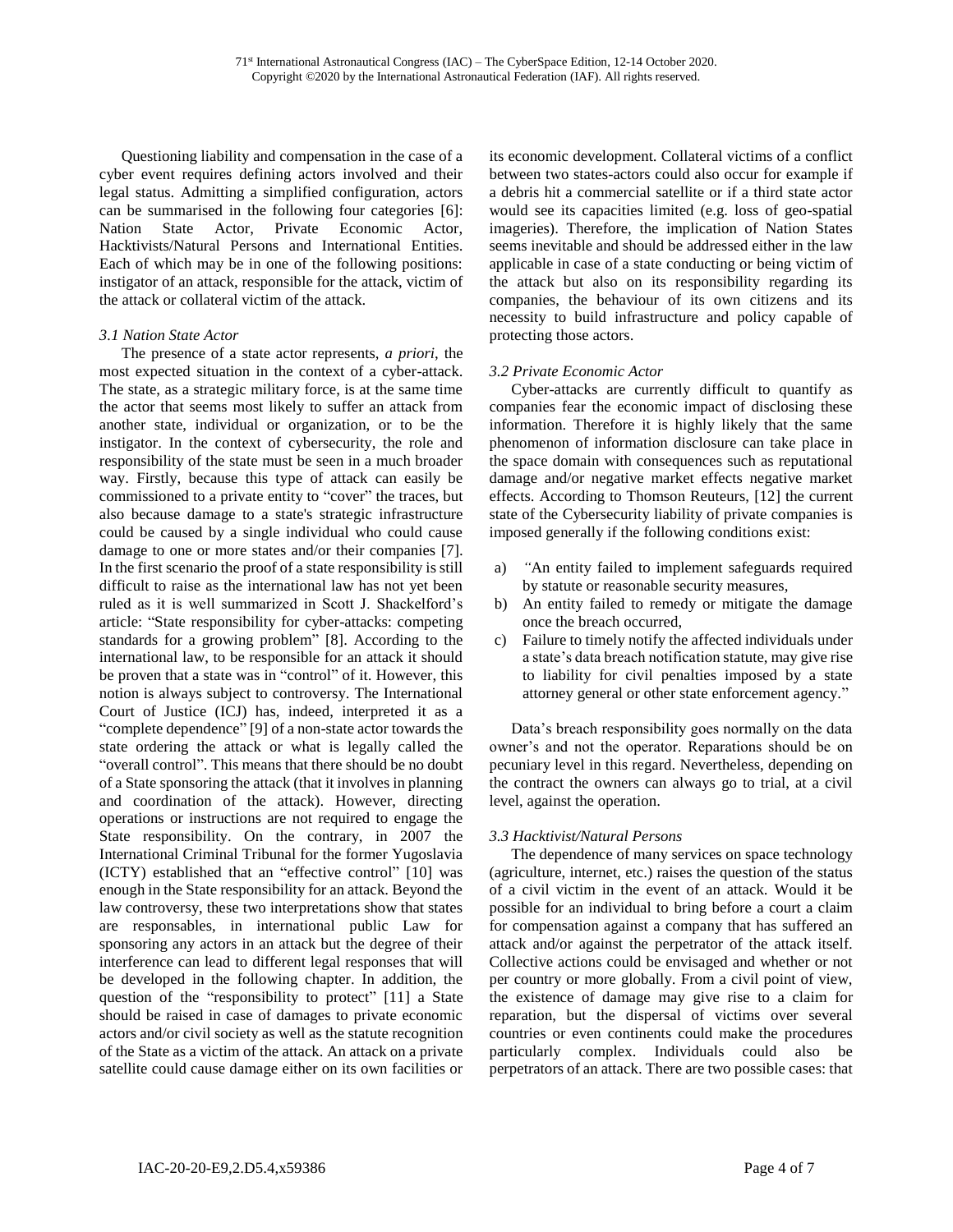of the "lone wolf" having perpetrated an attack with a political aim or wanting to demonstrate an ability to make such a manoeuvre or having acted on behalf of a state/company/group or the case of a malicious act on the part of, for example, an employee of a company. The status of the "individual" must be defined whether acted as part of a group or as a civil servant. In this respect, the recent decision of the European Union (EU) to take sanctions against individuals having participated in entities or States perpetrating cyber-attacks and/or "attempted attacks". This shows that the level of response, including by an international organisation, can be at the individuals [13] level. Nevertheless, it can be seen that no reparation measures have been taken, as may be the case in a civil liability case, and that the sanctions applied are similar to those of the entity without distinction between entities and individuals. Also the EU seems to have preferred to target individuals and not directly the State that sponsored the attack.

# *3.4 International Entities*

As has been highlighted previously with the recent EU decision, [13] an entity can be sanctioned for both "cyberattack" and "attempted cyber-attack". NGOs or civil organisations do not own satellites and it seems unlikely that political or terrorist groups would be able to access the infrastructure necessary for a satellite launch. Nevertheless, the development of nano and cubesat could lead NGOs, e.g. environmental or human rights NGOs, to seek access to space. This would make them targets for States or companies concerned by their surveillance. Special protection should therefore be envisaged at the international and legal levels if these actors were to develop this type of technology.

In recent years there has been an increase in the number of actors involved in the cyberattacks. Identifying the perpetrator and/or the victim of the attack is essential and international cooperation is required.

# *3.5 Distinction between civil and military operators*

Space Operations have been carried out by civil and military organisations with different objectives, however these operations could be carried out simustanialy with dual-use technologies. Earth observation has obviously a military application but it is also used for civilian purposes so protecting those assets and protecting those capabilities, is critically important. To do so, is fundamental to identify the applicable law.

Risks of cyber events are increasing day by day and there is a need for protection for high-level satellite data and services that are interconnected. For military stakeholders, satellite data may become a relevant target so

the levels of resilience to cyber intrusions are strongly mixed not only as far as the single components of satellite infrastructure are concerned but in particular, with regard to connected periphery links, including supply chain providers, user terminals and user devices.

# **4. Legal implications of cyber threats against space assets**

Many discrepancies and policy gaps exist regarding the application of cybersecurity measures to space infrastructure, especially to space based assets. Guidelines, standards, and suggested norms tend to be limited to a field or a State's territory, or at the negotiation phase.

Implementing cybersecurity measures in space legal framework depends on the capacity for this field to adapt to such changes. Both fields, cyber and outer space lack a unique, strong, and coherent integration in a legal framework. Space activities should not only be compliant with space law as *lex specialis* but also with general international law. However, the legal regime that applies to space and cyber operations and activities tends to be scattered.

In the event a malicious cyber operation is carried out by a State against another State, there is a need to interpret whether such an operation does not raise to the level of use of force in its scale and effects. Pursuant to Art. 2§4 UN Charter, all UN Members "shall refrain in their international relations from the threat or use of force against the territorial integrity or political independence [14] of any State, or in any other manner inconsistent with the Purposes of the United Nations". The Purposes of Article 2§4 of the UN Charter may be interpreted as prohibiting threat or use of force against another State's territorial integrity or political independence. The UN Charter binds States and in contentious cases, only states are eligible to appear before the International Court of Justice (ICJ). Additionally, even though no cases on cyber incidents have been brought before the ICJ so far, earlier cases with content that have relevance in discussions on cyber law. But without a positive attribution to States, the UN Charter is not applicable and the ICJ has no jurisdiction to deal with individuals or private entities.

Due to the difficulty to trace the source of an attack, attribution is a particular challenge with regards to cyber warfare. Locating the origin of a cyber-attack is highly complicated due to the possibility that an attacker could be stationed in a different jurisdiction.

In cyberspace, it is possible to consider the doctrinal definition of Tallinn Manual 2.0. A cyber-operation may qualify as a use of force amounting to an aggression when it has necessary "scale and effects", a notion used by the International Court of justice to qualify certain actions as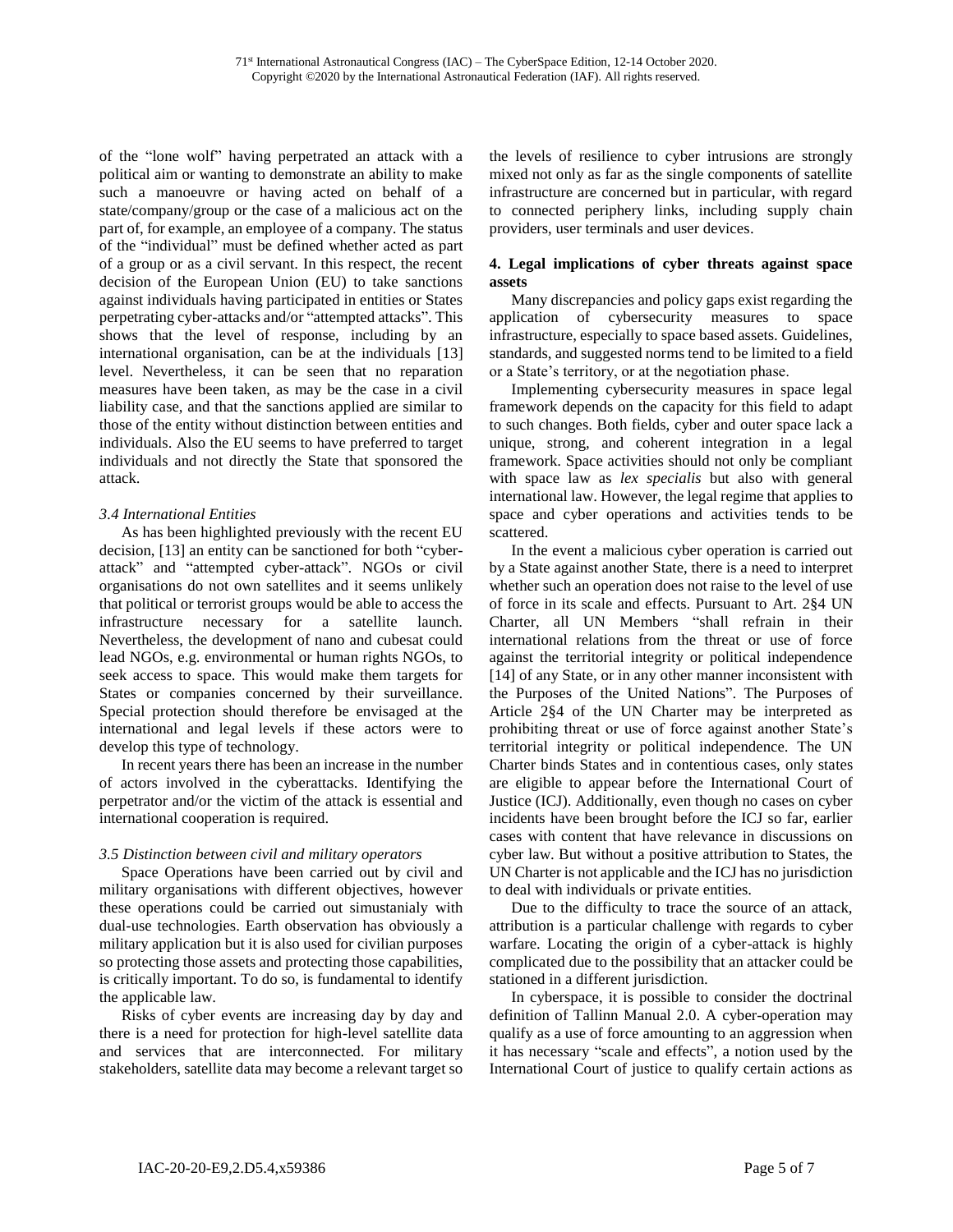an armed attack [15]. This notion of "scale and effects" comprise several elements [16], presence of which may be used to qualify a cyber-operation as a use of force [17]. However, depending on the physical consequences of a malicious cyber-operation, the Lotus principle may dismiss legal restrictions in cyberspace. Furthermore, the outer space treaty of 1967 only prohibits the placement of weapons of mass destruction in outer space. In other words, the notion of cyber-attack is not defined and therefore, international obligations may not apply to States carrying out malicious cyber operations against other States. Therefore, they are not explicitly forbidden. However, space assets using cyber technologies are vulnerable to threats and have to be protected. States' interpretation of the notion of "peaceful use of outer space" differs: For some states, it means "non-military", for others, it means "not aggressive". This lack of consensus is challenging as it makes unclear how states subject to malicious cyberoperations can defend themselves and proportionally replicate while remaining compliant with international law.

The ICJ considered actions of non-kinetic nature can be regarded as use of force [18]. Additionally, in an advisory opinion of 1996, the ICJ considered that all established principles and rules of international humanitarian law apply to all forms of warfare so we can include space and cyber [19]. The question of the status of the different stakeholders is also at stake. During peacetime, a malicious actor may launch an attack on computers constituting the space infrastructure from malicious software. In this case, there isn't any certainty whether the actor is working independently or on behalf of a State, an international entity or a military force. Hence determining the military or civilian nature of the actor is challenging as well as identifying which law applies to the case at hand.

The features and use of malicious cyber activities in non-armed conflict situations as well as the scope and consequences of cyber criminality have stimulated discussions and important guidance can be found in soft law. Currently, independent projects are underway to develop manuals that will articulate the international laws applicable to cyberspace, such as the Tallinn Manual 2.0, but also to military space operations. Ongoing discussions outside the formal multilateral channels are providing ideas and perspectives. Two of the major ones, the MILAMOS Project and the Woomera manual involve another convert non-governmental efforts to develop manuals on how international law applies to military activities in outer space, both in peacetime and wartime. The ability to define international norms and standards relevant to international behaviour represent its own form of soft power, therefore it is important for States to be involved in these types of discussions. With the emergence of new activities carried out on celestial bodies, new economic interests are appearing. States have an increasing interest in protecting private companies and organizations. Unfortunately, it doesn't seem we have a strong and coherent international legal framework. It is challenging for lawmakers to understand how essential a strong cybersecurity strategy is, for both space operations and digital systems. Cyberattacks may cause critical disruptions undermining private companies', State's and military forces' capacity to ensure a strong service. The international dimension and the multitude of companies and organisations involved in the supply chain to build space assets is an important aspect to consider. The question of security is crucial for critical space infrastructure within all these stakeholders. As a consequence of this interdependence, if one actor or one state in the supply chain is weak, then other actors and states cannot deal effectively with cyber threats. Because of the challenge of creating a protective legal framework enforced by a strong entity, mitigation measures to prevent an escalation in cyber vulnerabilities may be the most efficient way to protect space stakeholders, for them to have a good estimation of the risks of having their infrastructure threatened by an attack. The challenge for commercial actors is to maintain the necessary level of cybersecurity, especially if the satellite is a critical infrastructure or has national security implications. Space actors need to assess the potential threats and balance with the costs of mitigating those threats, depending on the importance of the data transmitted, the value of the information systems, but also on its criticality.

With these issues in mind, setting up security mechanisms and strategies among the relevant stakeholders would be beneficial to identify the most efficient current and future requirements ensuring cybersecurity in space operations.

# **5. Conclusions**

While space operations and cyberspace operations are distinct, operations in space enable many cyberspace operations, and space systems' control segments require use of cyberspace. Both outer space and cyberspace relate to domains that are not legally defined but are generally perceived in their scope. So far, States have not come to an agreement on an international regulatory framework for cyber activities. The International Telecommunication Union (ITU) has recognised its competence in questions pertaining to the Internet and has elaborated a reference guide for States for developing their national cybersecurity strategy.

The features and use of malicious cyber activities in non-armed conflict situations as well as the scope and consequences of cyber criminality have stimulated